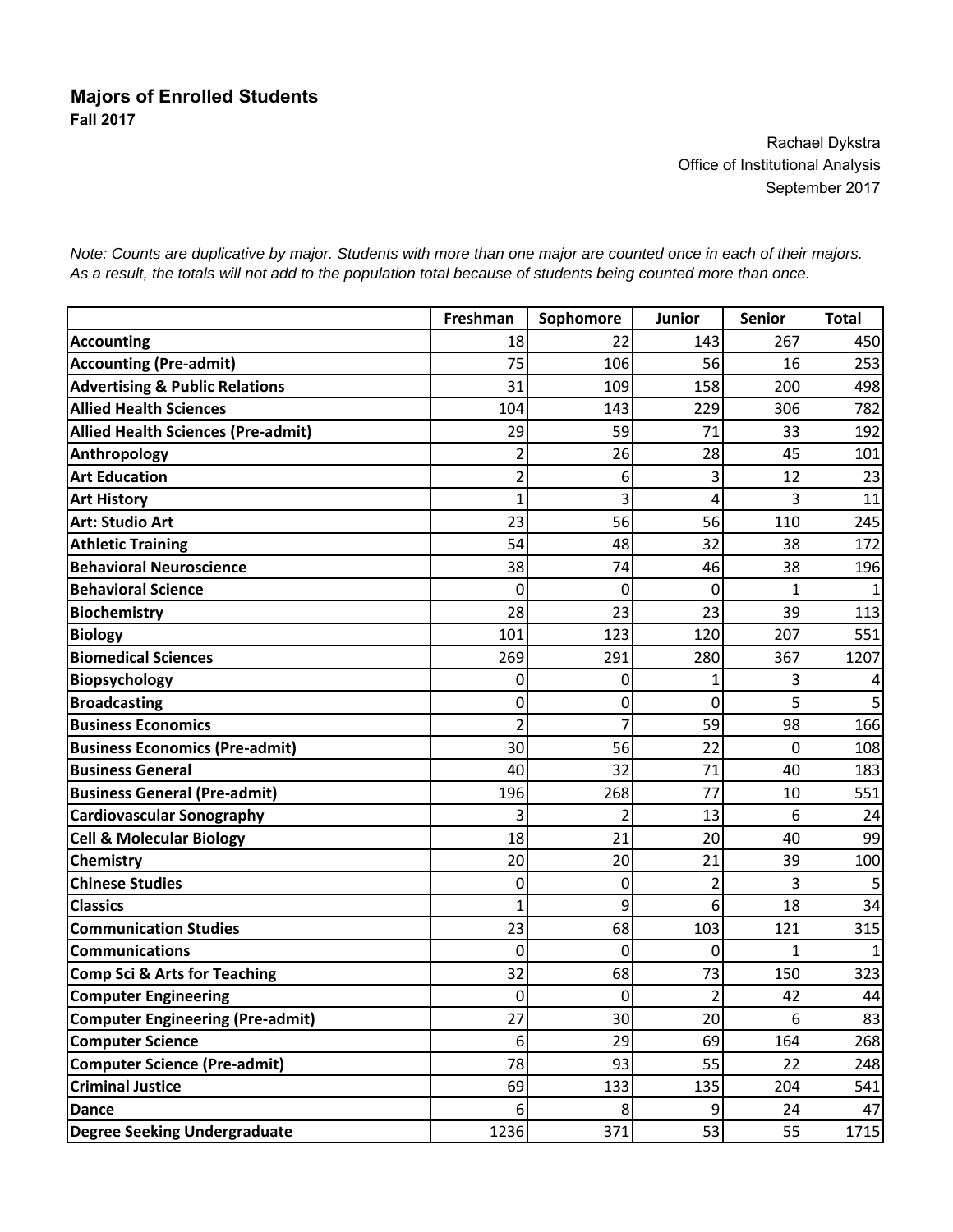|                                                  | Freshman | Sophomore | Junior | <b>Senior</b>  | <b>Total</b> |
|--------------------------------------------------|----------|-----------|--------|----------------|--------------|
| <b>Diagnostic Medical Sonography</b>             | 0        | 0         | 10     | 37             | 47           |
| <b>Diagnostic Medical Sonography (Pre-admit)</b> | 53       | 75        | 26     | 6              | 160          |
| <b>Earth Science</b>                             | 3        | 2         | 0      | 3              | 8            |
| <b>Economics</b>                                 | 4        |           | 14     | 23             | 42           |
| <b>Economics (Pre-admit)</b>                     |          | 21        | 6      | 3              | 34           |
| <b>Education</b>                                 | 158      | 251       | 266    | 641            | 1316         |
| <b>Electrical Engineering</b>                    | 0        |           |        | 71             | 75           |
| <b>Electrical Engineering (Pre-admit)</b>        | 38       | 36        | 40     | 11             | 125          |
| <b>Engineering</b>                               | 0        | 2         | 1      | $\overline{2}$ |              |
| <b>Engineering (Pre-admit)</b>                   | 0        |           | 0      | 0              |              |
| <b>English</b>                                   | 63       | 104       | 141    | 231            | 539          |
| Entrepreneurship                                 | 5        | 4         | 18     | 26             | 53           |
| <b>Entrepreneurship (Pre-admit)</b>              | 15       | 21        |        | 0              | 43           |
| <b>Exercise Science</b>                          | 130      | 266       | 266    | 367            | 1029         |
| <b>Film and Video</b>                            | 72       | 95        | 71     | 92             | 330          |
| <b>Finance</b>                                   | 16       | 26        | 216    | 296            | 554          |
| <b>Finance (Pre-admit)</b>                       | 54       | 117       | 73     | 10             | 254          |
| <b>French</b>                                    | 1        | 5         | 8      | 20             | 34           |
| <b>General Management</b>                        | 1        | 5         | 70     | 110            | 186          |
| <b>General Management (Pre-admit)</b>            | 20       | 46        | 21     | 5              | 92           |
| <b>Geographic Info Systems Tech</b>              | 0        | 0         | 0      | 1              |              |
| Geography                                        | 5        | 9         | 15     | 25             | 54           |
| Geology                                          | 5        | 23        | 31     | 38             | 97           |
| Geology-Chemistry                                |          | 1         | 0      | 4              | 6            |
| German                                           |          | 4         | 5      | 10             | 20           |
| <b>Global Studies &amp; Social Impact</b>        | 1        | 3         | 3      | 1              | 8            |
| <b>Group Social Studies</b>                      | 36       | 52        | 50     | 143            | 281          |
| <b>Health Communication</b>                      | 6        | 21        | 39     | 41             | 107          |
| <b>Health Information Management</b>             | 0        | 2         | 14     | 26             | 42           |
| <b>Health Information Management (Pre-admit)</b> | 0        | 18        | 12     | 31             | 61           |
| <b>Health Professions</b>                        | 0        | 0         | 0      | 3              | 3            |
| <b>History</b>                                   | 10       | 32        | 31     | 59             | 132          |
| <b>Hospitality Tourism Management</b>            | 30       | 72        | 110    | 150            | 362          |
| <b>Human Resources Management</b>                | 2        | 9         | 39     | 59             | 109          |
| Human Resources Management (Pre-admit)           | 10       | 39        | 20     | 8              | 77           |
| <b>Information Systems</b>                       | 2        | 5         | 29     | 73             | 109          |
| <b>Information Systems (Pre-admit)</b>           | 26       | 37        | 36     | 19             | 118          |
| <b>Integrated Science</b>                        | 14       | 18        | 24     | 60             | 116          |
| <b>Interdisciplinary Engineering</b>             | 0        | 0         | 0      | 1              |              |
| <b>Interdisciplinary Engineering (Pre-admit)</b> | 37       | 23        | 13     | 6              | 79           |
| <b>International Business</b>                    | 7        | 8         | 27     | 59             | 101          |
| <b>International Business (Pre-admit)</b>        | 22       | 30        | 14     | 8              | 74           |
| <b>International Relations</b>                   | 16       | 28        | 34     | 53             | 131          |
| <b>Legal Studies</b>                             | 13       | 25        | 34     | 52             | 124          |
| <b>Liberal Studies</b>                           | 2        | 15        | 63     | 121            | 201          |
| Management                                       | 1        | 5         | 36     | 115            | 157          |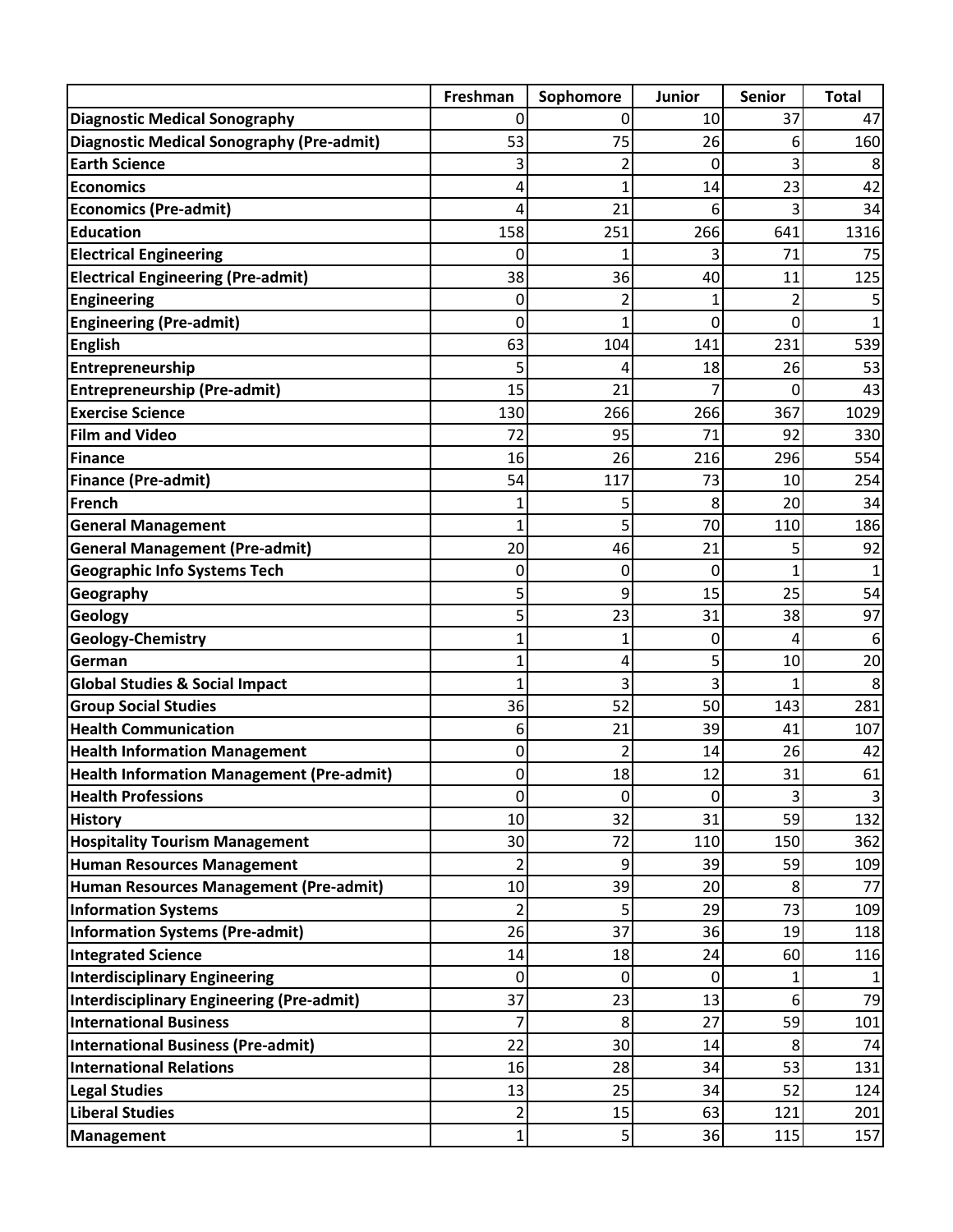|                                                                                  | Freshman  | Sophomore | <b>Junior</b>  | <b>Senior</b> | <b>Total</b> |
|----------------------------------------------------------------------------------|-----------|-----------|----------------|---------------|--------------|
| <b>Management (Pre-admit)</b>                                                    |           | 13        | 12             | 7             | 35           |
| <b>Marketing</b>                                                                 | 9         | 22        | 222            | 376           | 629          |
| <b>Marketing (Pre-admit)</b>                                                     | 86        | 194       | 90             | 18            | 388          |
| <b>Mathematics</b>                                                               | 31        | 59        | 75             | 148           | 313          |
| <b>Mechanical Engineering</b>                                                    | 1         | 0         | 8              | 125           | 134          |
| <b>Mechanical Engineering (Pre-admit)</b>                                        | 162       | 174       | 103            | 36            | 475          |
| <b>Medical Imaging/Radiation Sci</b>                                             | 0         | 0         | 0              | 1             |              |
| <b>Medical Laboratory Science</b>                                                | 0         | 1         | 8              | 30            | 39           |
| <b>Medical Laboratory Science (Pre-admit)</b>                                    | 11        | 22        | 16             | 11            | 60           |
| <b>Multimedia Journalism</b>                                                     | 31        | 50        | 40             | 46            | 167          |
| <b>Music</b>                                                                     | 31        | 32        | 31             | 95            | 189          |
| <b>Natural Resources Mgmt</b>                                                    | 16        | 38        | 56             | 89            | 199          |
| <b>Non Degree Undergraduate</b>                                                  | 98        | 1         | 0              | 1             | 100          |
| <b>Nursing</b>                                                                   | 17        | 33        | 122            | 320           | 492          |
| <b>Nursing (Pre-admit)</b>                                                       | 383       | 313       | 159            | 81            | 936          |
| <b>Occupational Safety/Health Mgt</b>                                            | 0         |           | 13             | 32            | 46           |
| <b>Occupational Safety/Health Mgt (Pre-admit)</b>                                | 2         | 8         | 9              | 0             | 19           |
| <b>Operations Management</b>                                                     | 0         | 0         | 4              | 9             | 13           |
| <b>Operations Management (Pre-admit)</b>                                         | 1         | 3         | 1              | $\mathbf{1}$  | 6            |
| Philosophy                                                                       | 2         | 10        | 14             | 21            | 47           |
| Photography                                                                      | 7         | 17        | 16             | 25            | 65           |
| <b>Physical Education</b>                                                        | 16        | 36        | 41             | 80            | 173          |
| <b>Physics</b>                                                                   | 6         | 9         | 9              | 17            | 41           |
| <b>Political Science</b>                                                         | 37        | 52        | 56             | 60            | 205          |
| <b>Pre-Med Img/Radiation Sci</b>                                                 | 0         | 0         | 0              | $\mathbf{1}$  |              |
| <b>Pre-professional Preparation</b>                                              | 337       | 278       | 182            | 169           | 966          |
| <b>Product Dsgn &amp; Mfg Engineering</b>                                        | 0         | 0         | $\overline{2}$ | 47            | 49           |
| <b>Product Dsgn &amp; Mfg Engineering (Pre-admit)</b>                            | 24        | 38        | 34             | 14            | 110          |
| <b>Psychology</b>                                                                | 136       | 195       | 267            | 369           | 967          |
| <b>Public Administration</b>                                                     | 0         | 0         | 0              | 1             | 1            |
| <b>Public and Nonprofit Admin</b>                                                | 10        | 21        | 64             | 83            | 178          |
| <b>Radiation Therapy</b>                                                         | 0         | 0         | 12             | 25            | 37           |
| <b>Radiation Therapy (Pre-admit)</b>                                             | 23        | 33        | 18             | 2             | 76           |
| <b>Radiologic &amp; Imaging Sciences</b>                                         | 0         | 0         | 0              | $\mathbf 1$   |              |
| <b>Radiologic &amp; Imaging Sciences (Pre-admit)</b><br><b>Religious Studies</b> | 0         | 3<br>5    | 0<br>2         | 5             | 8<br>17      |
| <b>Social Work</b>                                                               | 0<br>40   | 91        | 133            | 10<br>131     | 395          |
| Sociology                                                                        | 8         | 14        | 29             | 40            | 91           |
| <b>Spanish</b>                                                                   | 19        | 12        | 33             | 53            | 117          |
| <b>Special Education</b>                                                         | 29        | 62        | 63             | 124           |              |
| <b>Statistics</b>                                                                | 11        | 16        | 40             | 52            | 278<br>119   |
| <b>Supply Chain Management</b>                                                   | 3         | 0         | 66             | 132           | 201          |
| <b>Supply Chain Management (Pre-admit)</b>                                       | 10        | 52        | 29             | 8             | 99           |
| <b>Sustainable Food Systems</b>                                                  | 0         | 0         | 0              | 1             | 1            |
| <b>Theatre</b>                                                                   | 11        | 4         | 8              | 15            | 38           |
| <b>Therapeutic Recreation</b>                                                    | $\pmb{0}$ | 3         | 32             | 57            | 92           |
|                                                                                  |           |           |                |               |              |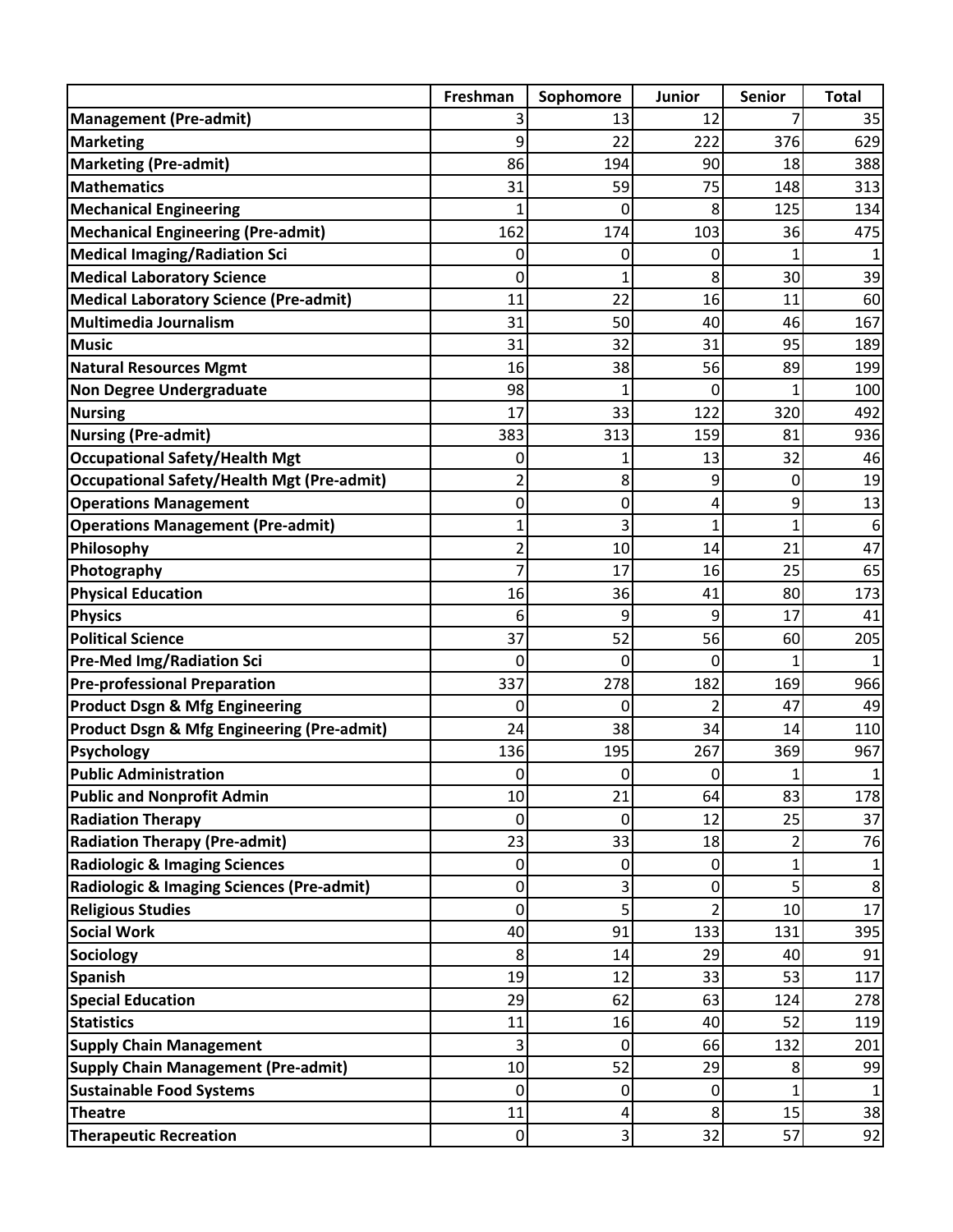|                                           | Freshman | <b>Sophomore</b> | Junior | <b>Senior</b> | <b>Total</b> |
|-------------------------------------------|----------|------------------|--------|---------------|--------------|
| <b>Therapeutic Recreation (Pre-admit)</b> |          |                  |        |               | 65 I         |
| <b>Women and Gender Studies</b>           |          |                  |        | 15            | 19           |
| Women, Gender & Sexuality Stdy            |          |                  |        |               |              |
| <b>Writing</b>                            | 26ı      |                  |        | 62            | 163          |

|                                          | <b>Certificate</b> | <b>Masters</b> | <b>Doctorate</b> |
|------------------------------------------|--------------------|----------------|------------------|
| <b>Applied Behavior Analysis</b>         | 13                 | 0              | 0                |
| <b>Accounting</b>                        | 0                  | 78             | 0                |
| <b>Applied Linguistics</b>               | 0                  | 17             | 0                |
| <b>Medical &amp; Bioinformatics</b>      | 0                  | 22             | 0                |
| <b>Biology</b>                           | 0                  | 40             | 0                |
| <b>Biomedical Sciences</b>               | 0                  | 19             | 0                |
| <b>Biostatistics</b>                     | 0                  | 35             | 0                |
| <b>Business General</b>                  | 0                  | 176            | 0                |
| <b>Clinical Dietetics</b>                | 0                  | 40             | 0                |
| <b>Computer Information Systems</b>      | 0                  | 85             | 0                |
| <b>Criminal Justice</b>                  | 0                  | 23             | 0                |
| <b>Cell &amp; Molecular Biology</b>      | 0                  | 36             | 0                |
| <b>School Counseling</b>                 | 0                  | 39             | 0                |
| <b>Communications</b>                    | 0                  | 53             | 0                |
| <b>Clinical Research Trials Mgt</b>      | 1                  | 0              | 0                |
| <b>Biomedical Informatics</b>            | 3                  | 0              | 0                |
| <b>Distributed Computing</b>             | 1                  | 0              | 0                |
| <b>Database Management</b>               | 1                  | 0              | 0                |
| <b>Information Systems Management</b>    | 6                  | 0              | 0                |
| <b>Software Engineering</b>              | 2                  | 0              | 0                |
| <b>General Education</b>                 | 0                  | 24             | 0                |
| <b>Educational Leadership</b>            | 0                  | 271            | 0                |
| <b>Educational Technology</b>            | 0                  | 42             | 0                |
| <b>Teacher Leader</b>                    | 5                  | 0              | 0                |
| <b>Engineering</b>                       | 0                  | 70             | 0                |
| <b>English</b>                           | 0                  | 26             | 0                |
| <b>Health Administration</b>             | 0                  | 67             | 0                |
| <b>Higher Education</b>                  | 0                  | 123            | 0                |
| <b>Health Science</b>                    | 0                  | 1              | 0                |
| <b>Instruction &amp; Curriculum</b>      | 0                  | 172            | 0                |
| Leadership                               | 0                  | 26             | 0                |
| <b>Paralegal Studies</b>                 | 0                  | 1              | 0                |
| <b>Literacy Studies</b>                  | 0                  | 115            | $\pmb{0}$        |
| <b>Non Degree Graduate</b>               | 0                  | 166            | $\pmb{0}$        |
| <b>Palliative and Hospice Care</b>       | 6                  | 0              | 0                |
| <b>Nursing</b>                           | 0                  | 10             | 108              |
| <b>Online/Blended Instr &amp; Assess</b> | 3                  | 0              | 0                |
| <b>Occupational Therapy</b>              | 0                  | 138            | $\pmb{0}$        |